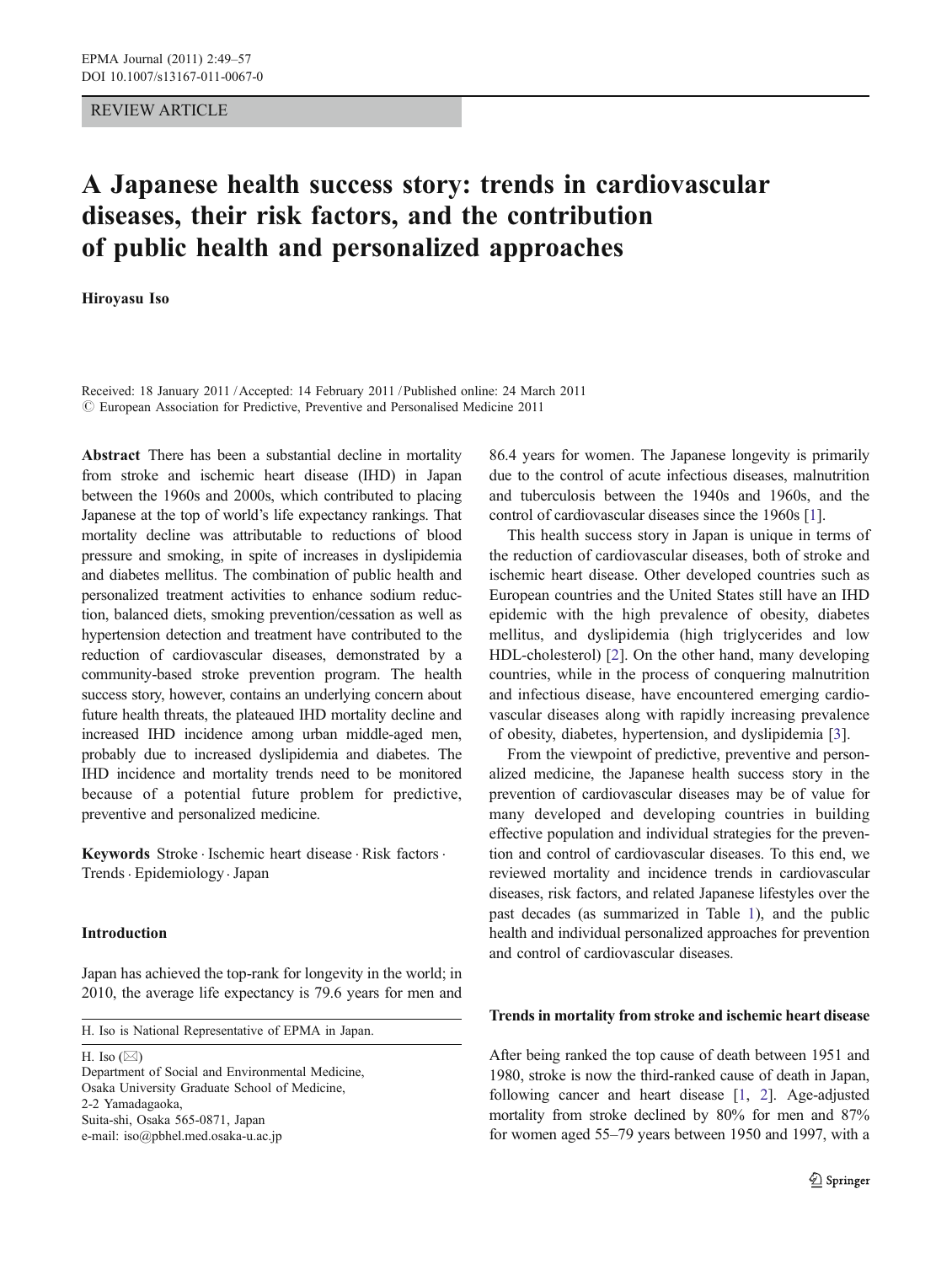<span id="page-1-0"></span>Table 1 Trends in cardiovascular diseases and their risk factors in Japan between the 1960s and 2000s

|                                  | 1990s | 2000s            |
|----------------------------------|-------|------------------|
| Cardiovascular disease mortality |       |                  |
| Stroke                           | High  | Moderate         |
| <b>IHD</b>                       | Low   | Low              |
| Cardiovascular disease incidence |       |                  |
| Stroke                           | High  | Moderate         |
| <b>IHD</b>                       | Low   | Low <sup>a</sup> |
| Risk factors                     |       |                  |
| Blood pressure                   | High  | Moderate         |
| Smoking, men                     | High  | Moderate         |
| Smoking, women                   | Low   | Low              |
| Total cholesterol                | Low   | Moderate         |
| Diabetes mellitus, men           | Low   | Moderate         |
| Diabetes mellitus, women         | Low   | Low              |
| Overweight, men                  | Low   | Moderate         |
| Overweight, women                | Low   | Low              |
| Alcohol, men                     | High  | Moderate         |
| Alcohol, women                   | Low   | Low              |

<sup>a</sup> With increasing trend in urban middle-aged men

large decline between the 1960s and 1980s [[3\]](#page-6-0), the decline has slowed down thereafter [\[1](#page-6-0)–[3\]](#page-6-0). According to the WHO database, the age-adjusted annual stroke mortality in 2004 was 52 per 100,000 for men and 34 per 100,000 for women of all ages [\[2](#page-6-0)].

Mortality from IHD comprises approximately half of mortality from heart disease. Age-adjusted mortality from IHD declined 50% for men and 65% for women between 1969 and 1992 [\[3](#page-6-0)], and has continued to decline [\[1](#page-6-0), [2](#page-6-0)]. According to the WHO database, the age-adjusted annual IHD mortality rate in 2004 was 45 per 100,000 for men and 21 per 100,000 for women [[2\]](#page-6-0). Japan's IHD mortality was the lowest among developed countries, and was 1/3 to 1/5 of that of the United States and the United Kingdom [[2\]](#page-6-0).

The mortality decline for IHD was smaller among men residing in the Tokyo and Osaka metropolitan areas than among those in the rest of Japan [\[4](#page-6-0)]. Men aged 30–49 years in the two largest metropolitan cities of Tokyo and Osaka had no substantial change in mortality (approximately 10 per 100,000; declined slightly between the 1960s and the 1980s and plateaued thereafter) while those in the rest of Japan showed a steady decline.

## Trends in incidence of stroke and ischemic heart disease

Several population-based studies showed long-term trends in the incidence of stroke between the 1960 and the 2000s [\[5](#page-7-0), [6\]](#page-7-0). The incidence of stroke was very high among Akita rural residents aged 40–69 years in 1964–1971 (9.7 per 1,000 person-years for men and 4.2 per 1,000 person-years for women) and had declined by about 75% by 1996–2003 (2.3 per 1,000 person-years for men and 1.1 per 1,000 person-years for women) [\[5](#page-7-0)]. Among Osaka urban residents aged 40–69 years, the incidence of stroke was moderate in 1964–1971 (2.7 per 1,000 person-years for men and 1.3 per 1,000 person-years for women) and had declined by 56% and 36% respectively, by 1996–2003 (1.2 per 1,000 personyears for men and 0.8 per 1,000 person-years for women) [\[5](#page-7-0)]. In the town of Hisayama in Kyushu, another rural community, the incidence of stroke declined by 56% for men and 35% for women from the 1961 cohort (1.2 per 1,000 person-years for men and 0.5 per 1,000 person-years for women) to the 1988 cohort (0.6 per 1,000 person-years for men and 0.4 per 1,000 person-years for women) [[6\]](#page-7-0).

The incidence of IHD has generally been low in most Japanese populations: 1 to 2 per 1,000 person-years for men and 0.1 to 1 per 1,000 person-years for women aged 40–69 years, with two- to five- times higher incidence for men than for women [\[5](#page-7-0)–[8](#page-7-0)]. The IHD incidence has not changed substantially in Japanese populations in rural communities nor in the Hiroshima/Nagasaki cohort during the past three decades [[5](#page-7-0)–[7\]](#page-7-0). However, there is emerging evidence of an incidence increase among urban male populations. Male workers aged 40–59 years in Osaka, one of the top 3 metropolitan cities in Japan, showed an increasing IHD incidence from 0.4 per 1,000 person-years in 1963–1970 to 1.5 per 1,000 person-years in 1979–1986, and then plateaued during 1987–1994 [[9\]](#page-7-0). Male residents aged 40–69 years in Osaka had an increasing IHD incidence from 0.6 per 1,000 person-years in 1980–1987 to 1.3 per 1,000 person-years in 1996–2003 [[5\]](#page-7-0). Male residents of all ages in Takashima City, a medium-size city, had an increasing IHD incidence from 0.7 per 1,000 person-years in 1990–1992 to 1.0 per 1,000 person-years in 1999–2001 [[10\]](#page-7-0).

#### Vascular pathology in Japanese and Western populations

The remarkable difference in cardiovascular profiles between Japan and the North American and European countries may be attributable to different proportions of two major vascular pathologies occurring in small and large arteries. The small artery pathology is referred to as arteriosclerosis (or arteriolosclerosis), typically observed in penetrating arterioles in basal ganglions of the brain. This pathology is characterized by necrosis or apoptosis of smooth muscle cells within the media, leading to the formation of micro-aneurysms (eventually intraparenchymal hemorrhage) and fibrous proliferative changes (eventually lacunar stroke) (right side of Fig. [1](#page-2-0)). The large artery pathology is referred to as atherosclerosis,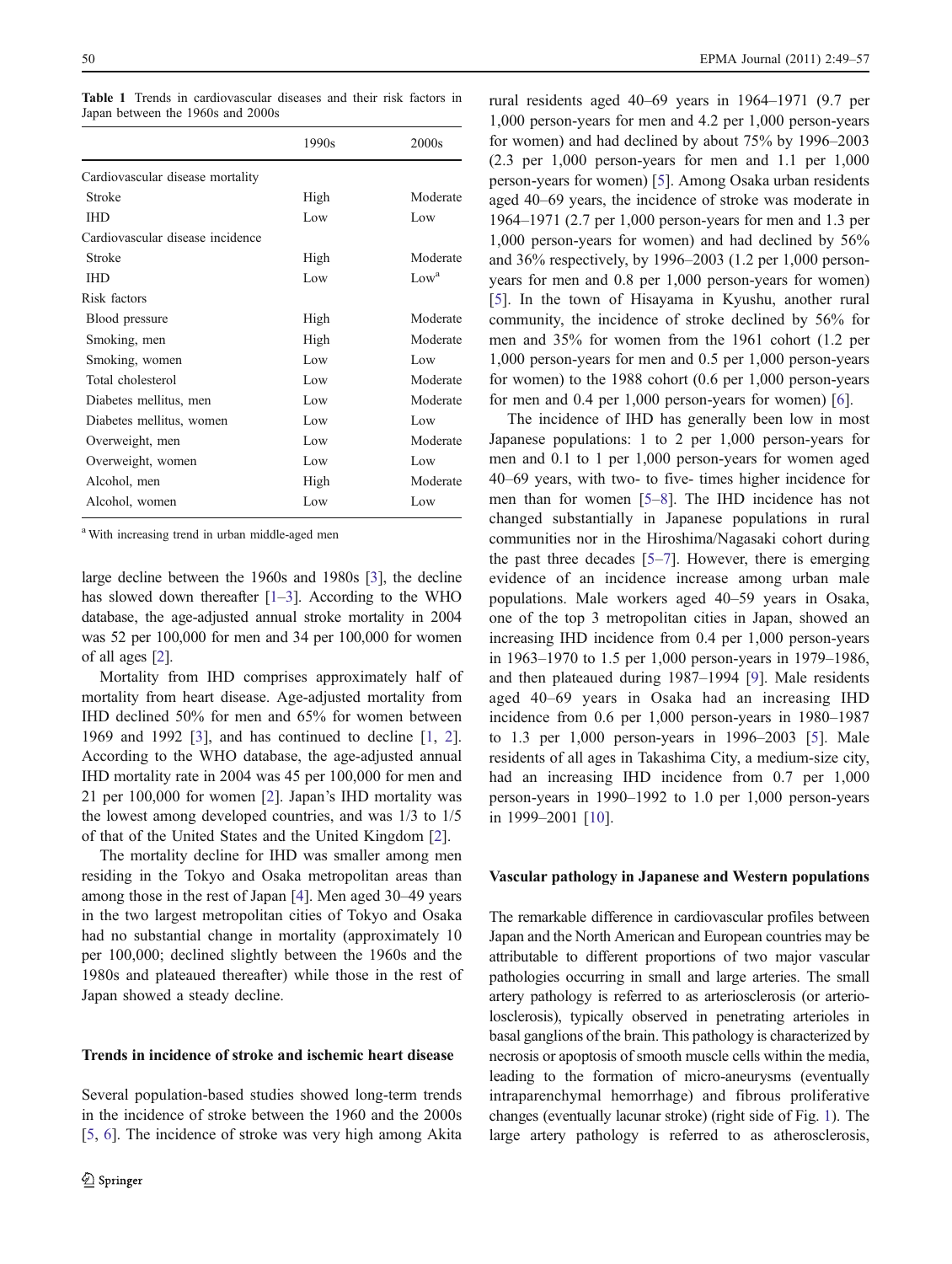<span id="page-2-0"></span>Fig. 1 Vascular pathology and risk factors for small and large arteries: arteriosclerosis (right) and atherosclerosis (left) [[12](#page-7-0)]



typically observed in aorta, coronary arteries, carotid arteries, basal cerebral arteries and large cerebral arteries. This pathology is characterized by lipid accumulation with proliferative changes leading to plaque formation (eventually IHD) (left side of Fig. 1) [[11](#page-7-0), [12](#page-7-0)]. The major risk factor for arteriosclerosis is primarily hypertension, while those for atherosclerosis are dyslipidemia, glucose abnormality, and smoking, as well as hypertension and metabolic syndrome.

Arteriosclerosis has been dominant in Japanese populations, reflecting high stroke mortality, while the same is true for atherosclerosis, reflecting high IHD mortality in European and US populations [[12\]](#page-7-0). The recent rise in IHD incidence among urban middle-aged men, however, suggests a potential increase in atherosclerosis among Japanese subpopulations [\[12](#page-7-0)]. Further, the proportions of stroke subtypes also vary between Japanese and European/ US populations. The proportions of stroke subtypes for Japanese populations were approximately 20–30% for intraparenchymal hemorrhage, 40% for lacunar infarction (both of which are based primarily on arteriosclerosis) and 20% for large-artery occlusive infarction (based primarily on atherosclerosis), while those for Western populations were 10–20%, 20% and 50%, respectively [[13\]](#page-7-0).

These national differences in vascular pathology and cardiovascular diseases, although genetic contributions may exist, are probably due to major differences in lifestyles and, in particular, diet. High sodium, low calcium, low animal protein intakes, and, for middle-aged men, high alcohol consumption, may have contributed to the high prevalence of hypertension and high mortality from stroke among Japanese populations [\[14](#page-7-0)–[19](#page-7-0)]. On the other hand, low saturated fat (meat) and high n-3 polyunsaturated fat (fish) intakes have contributed to the low prevalence of hypercholesterolemia and low mortality from IHD among Japanese populations [\[20](#page-7-0)–[22](#page-7-0)].

# Trends in risk factors for stroke and ischemic heart disease, and their related lifestyles

## High blood pressure

High blood pressure, in particular high systolic blood pressure, is the strongest risk factor for stroke and each stroke subtype [[23\]](#page-7-0) and one of the major risk factors for IHD [\[24](#page-7-0)]. According to Japanese national surveys, mean systolic blood pressure for persons aged ≥30 years declined substantially from 142 mmHg in 1961 to 135 mmHg in 2007 for men, and from 141 mmHg to 126 mmHg for women, while changes in mean diastolic blood pressure levels were not large: from 82 mmHg to 83 mmHg for men, and from 81 mmHg to 77 mmHg for women [\[25](#page-7-0), [26\]](#page-7-0). However, there is still a high prevalence of high blood pressure (systolic blood pressure ≥140 mmHg and/or diastolic blood pressure  $\geq 90$  mmHg), which, in 2000, was 52% for men and 40% for women aged  $\geq 30$  years [[26\]](#page-7-0). Similar blood pressure trends were observed in several population-based studies where the prevalence of antihypertensive medication use rose substantially from 4–7% in the 1960s, to 13–26% in the 1970s, but did not change substantially thereafter [[5\]](#page-7-0). This suggests the major contribution lifestyle changes, such as a decrease in sodium intake, an increase in calcium and animal protein intakes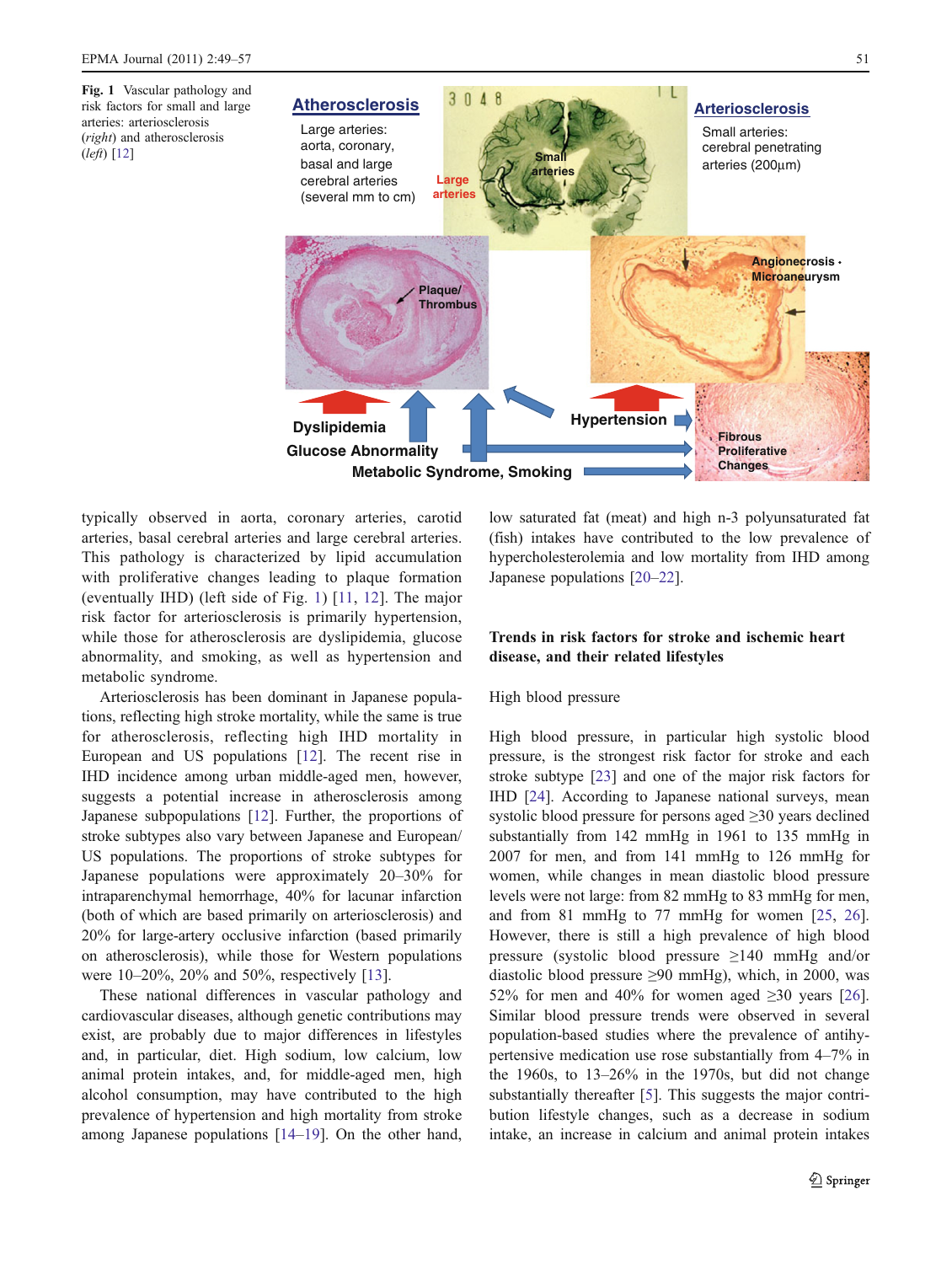[\[25](#page-7-0)], made to the reduction of blood pressure levels [\[14](#page-7-0)– [18](#page-7-0)]. Miura K. discusses the importance of high blood pressure as a risk factor for cardiovascular diseases, their trends, and related factors in detail in the present issue of the EPMA journal [[27\]](#page-7-0).

## Smoking

Smoking is a risk factor for some of the stroke subtypes, such as subarachnoid hemorrhage, large-artery occlusive infarction, and to a lesser extent lacunar stroke, but not intraparenchymal hemorrhage [\[28](#page-7-0)], while smoking is a strong risk factor for IHD [[29\]](#page-7-0). Smoking cessation benefits include risk reduction of cardiovascular diseases within several years [\[30](#page-7-0)].

According to Japanese national surveys, the prevalence of active smoking has declined from 82% in 1965, to 46% in 2005 for men aged  $\geq 20$  years, while that for women declined slightly from 16% in 1965, to 12% in 2005, with an increase from  $7\%$  to  $21\%$  for ages  $20-29$  years [\[31](#page-7-0)]. More recently, there has been a steeper decline in the smoking prevalence for men, but not for women (from  $46\%$ ) in 2005 to 39% in 2007 for men, and from 12% to 11% for women) partly due to the Health Promotion Act, which banned smoking in public places [[1\]](#page-6-0).

#### Blood lipids

High serum total cholesterol has not been associated with risk of stroke, but is an established risk factor for IHD [[32,](#page-7-0) [33](#page-7-0)]. Low serum HDL-cholesterol is also an established risk factor for IHD and a risk factor for ischemic stroke, probably both of lacunar and large-artery occlusive infarction [\[34](#page-7-0)]. High serum triglyceride is also a risk factor for IHD [\[34](#page-7-0)] and ischemic stroke [\[35](#page-7-0)].

According to Japanese national surveys, mean total serum cholesterol levels increased from 186 mg/dl in 1980, to 199 mg/dl in 1990, and 200 mg/dl in 2000 among men aged  $\geq$ 30 years, and from 191 mg/dl, to 207 mg/dl, and 208 mg/dl among women of the same age [[25\]](#page-7-0). The increase in mean total cholesterol plateaued thereafter at 199 mg/dl for men and 208 mg/dl for women in 2007 [\[25](#page-7-0)]. Mean serum HDL-cholesterol levels have been higher for people of Japanese ethnicity than for those of Caucasian decent [\[36](#page-7-0)] and increased from 50 mg/dl in 1990, to 53 mg/dl in 2000, and 58 mg/dl in 2007 for men, and from 53 mg/dl, to 61 mg/dl, and 68 mg/dl for women [\[25](#page-7-0), [26](#page-7-0)]. Also, mean serum triglyceride levels increased between 1990 and 2000 for both men and women [\[26\]](#page-7-0). Several populationbased studies indicated that the prevalence of the use of lipid-lowering medication increased between the 1980s and the 2000s by up to  $3\%$  for men and  $9\%$  for women [[5,](#page-7-0) [8\]](#page-7-0). Kokubo Y. discusses the importance of dyslipidemia as a risk

factor for IHD and ischemic stroke in more detail in the present issue of the EPMA journal [\[37](#page-7-0)].

#### Diabetes mellitus

Type 2 diabetes mellitus is an established risk factor for IHD and a risk factor for ischemic stroke, probably both of large artery occlusive infarction and lacunar infarction [[38](#page-7-0), [39\]](#page-7-0). The prevalence of type 2 diabetes (HbA1c  $\geq 6.1\%$  and/or medication use) increased slightly for men aged  $\geq 20$  years (10% in 1997, 13% in 2002, and 15% in 2007), but did not change for women (7% in the three periods) [[25](#page-7-0), [38\]](#page-7-0). According to community-based studies, the prevalence of diabetes increased from 2–8% in the 1980s to 6–13% in the 1990s among middle-aged men, and from 1–5% to 3–9% among middle-aged women [\[40,](#page-7-0) [41\]](#page-8-0). Kokubo Y. discusses the importance of impaired fasting glucose as well as diabetes as a risk factor for IHD and ischemic stroke in detail in the present issue of the EPMA journal [\[37\]](#page-7-0).

Being overweight and physical inactivity

Being overweight is a risk factor for IHD and ischemic stroke, and probably large artery occlusive infarction, but the independency of other risk factors, such as hypertension, dyslipidemia, and glucose abnormality, is uncertain [\[42\]](#page-8-0). However, being overweight leads to the development of these risk factors and obstructive sleep apnea [\[43\]](#page-8-0) which are regarded as important targets in the prevention of cardiovascular diseases. Metabolic syndrome, abdominal obesity with a constellation of high blood pressure, dyslipidemia and glucose abnormality have been recognized as risk factors for IHD and ischemic stroke [\[35](#page-7-0)]. Physical inactivity has been associated with increased risk of IHD [\[44\]](#page-8-0). Tanigawa T. presents an overview of the impact of obstructive sleep apnea on diabetes, hypertension, metabolic syndrome, and cardiovascular diseases in the present issue of the EPMA journal [[45](#page-8-0)].

Mean BMI and the prevalence of being overweight have increased consistently among men since the 1980s, but did not change among women according to Japanese national surveys [[25,](#page-7-0) [26](#page-7-0)]. Mean BMI stayed at 22.5 kg/m<sup>2</sup> in 1980, and 22.5 kg/m<sup>2</sup> in 1990, increasing to 23.4 kg/m<sup>2</sup> in 2000, and 23.7 kg/m<sup>2</sup> in 2007 and the prevalence of being overweight (BMI  $\geq 25.0 \text{ kg/m}^2$ ) increased from 19%, to 23%, 28%, and 31% for men  $\geq$ 30 years old, and the corresponding mean values and prevalence for women were from 22.8 kg/m<sup>2</sup>, 22.8 kg/m<sup>2</sup>, 22.8 kg/m<sup>2</sup>, and 22.5 kg/m<sup>2</sup>, and 23%, 23%, 24%, and 22%, respectively.

Although no data is available on long-term trends in physical activity among Japanese populations, a decline in physical activity is suggested, in particular for men, because of stable or decreased energy intakes [\[46](#page-8-0)] and increased BMI accompanying mechanization of the work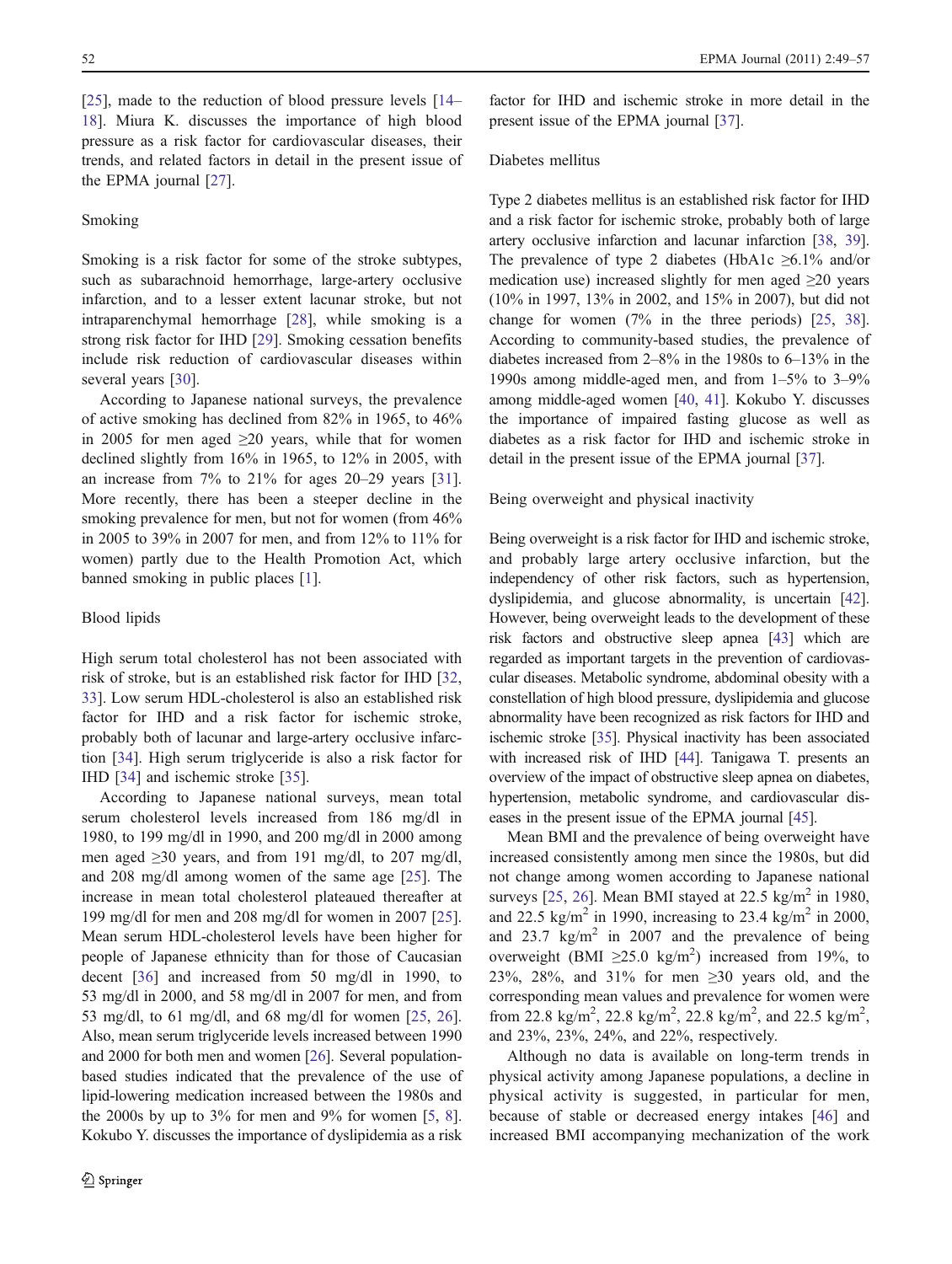environment and motorization [\[47](#page-8-0)]. In the present issue of the EPMA journal, Yatsuya H. et al. discusses the impact of being overweight on high blood pressure, the risks of IHD, ischemic stroke and its subtypes in detail [\[48](#page-8-0)].

### Alcohol intake

Light to moderate alcohol intake has been associated with a 30–60% reduced risk of IHD and ischemic stroke compared with non-drinkers [[49](#page-8-0)–[51\]](#page-8-0).

No Japanese national surveys have examined long-term trends in alcohol intake, but the prevalence of heavy drinkers ( $≥$ 46 g ethanol per day) was 22% for men of ages  $≥$ 20 years and 6% for women of the same age in 2007 [\[25](#page-7-0)]. A population-based study showed that the prevalence of heavy drinkers declined, while the prevalence of light-to-moderate drinkers (1 to 45 g ethanol per day) increased between the 1980s and the 1990s among both rural and urban men [[52\]](#page-8-0).

# Community-based prevention program for cardiovascular diseases: the evidence on the health effect by the combination of those public health and personalized activities

Because of the high prevalence of hypertension and high mortality from stroke in Japanese populations, the prevention of hypertension and control in communities have been justified for the prevention of stroke [[53](#page-8-0)]. We evaluated a community-based prevention program in the full intervention community, between 1964 and 1987, with reference to a control community (the minimum intervention community) with a similar distribution of age, sex, job, and geographical area [\[54\]](#page-8-0). The program was the combination of population and individual approaches for the prevention and control of hypertension. Hypertension prevention was attempted to be done by population-wide health education campaign through

Fig. 2 Sex-specific and age-adjusted stroke incidence in the full intervention community and the minimum intervention community, men and women aged ≥30 years. Difference from the minimum intervention community:  $\frac{1}{7}P \leq 0.01$ , ‡P<0.001 [\[54\]](#page-8-0)

cable radio, newsletter, pamphlet, billboard, and health professionals and volunteers. Hypertension control was performed by free systematic blood pressure screening, referral to local physicians, and lifestyle improvements with the support of local government and health volunteers. Local physicians performed every effort to make personalized treatment for hypertensive patients by their advice on lifestyle modification and prescription of antihypertensive medication.

The health effect by the combination of those public health and personalized activities appeared in terms of a high maintaining screening rate and larger decline in stroke incidence in the full intervention community than in the minimum intervention community. The full intervention community maintained a high health screening rate (70–80% in men and 80–90% in women) with satisfactory referral, health education and greater blood pressure control, while the control community had a declining health screening rate (from 80% to 50% in men and from 90% to 60% in women). Stroke incidence declined by a larger amount for men in the full intervention community (75% decline) than for men in the control group (29% decline) over time, whereas stroke incidence declined by 45% for women in both communities (Fig. 2). The lack of differential changes in stroke incidence in women may be due to their elevated levels of health consciousness and adherence to the health program even if the intervention was minimal. Delivery of a hypertension control service through intensive community-based screening supplemented by health education and citizen support appeared to be effective in the prevention of stroke.

# National program for prevention of cardiovascular diseases: the health policy reforms in Japan

The national prevention program for cardiovascular diseases was launched in 1982 under the Health Service for the Elderly Act based on the establishment of national health

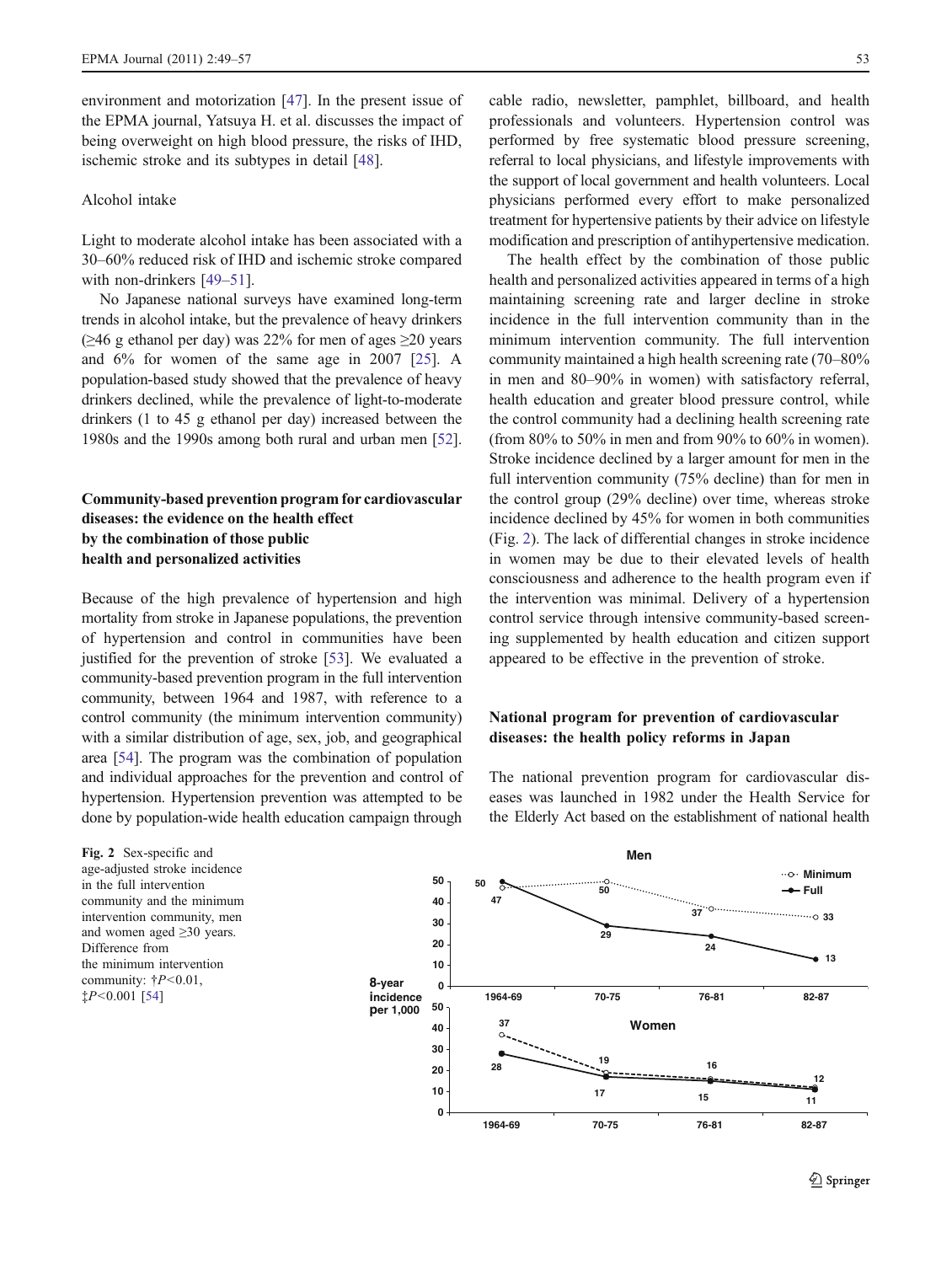insurance coverage since 1961 [\[1\]](#page-6-0). Under this Act, insurers are municipal governments, and are financed with help from prefectural and national governments to conduct health screening and health education for residents aged 40 and over, as well as care for the aged. The Industrial Safety and Health Act since 1972 has assured health screening and education for company employees. The universal insurance coverage and health screening and education system enhanced the hypertension control and lifestyle modification for highrisk individuals in company and community settings.

Meanwhile, the national government performed a series of revisions to the Medical Care Act in 1985, 1992, 1997, and 2000 to control the number of beds, to differentiate hospital roles as high-technology hospitals, long-term care hospitals, and regional tertiary hospitals, to emphasize the importance of informed consent and staff training, and to enhance amenities. That act has improved the operation of local ambulance system that allowed patients with acute cardiovascular events such as stroke and heart attack admitted quickly to local acute care hospitals.

Because of rapid aging and high medical costs for the elderly, the national government amended the Long-term Care Insurance Act in 1997 and the Health Promotion Act in 2002 to improve people's lifestyles in line with the goals set out in Healthy People Japan 2000.

In 2006, the Japanese government amended a reform act regarding the health care system for the prevention and treatment of lifestyle-related diseases to slow down the rise in medical expenditure. The Health Service for the Elderly Act since 1982 has evolved into the Elderly Health Care Security Act, where the health insurer is a central health care provider body rather than municipal governments. Under this

Act, the emphasis is placed on the prevention and control of metabolic syndrome where abdominal obesity is an essential component within a constellation of high blood pressure, dyslipidemia, and glucose abnormality. Although persons with metabolic syndrome are at high risk of ischemic stroke and IHD, non-obese persons with high blood pressure, dyslipidemia, or glucose abnormality have a similar or higher prevalence, and are also at high risk.

Figure 3 illustrates the results from recent large cohort studies on the relationship of metabolic syndrome with the incidence of and mortality from cardiovascular disease [[55,](#page-8-0) [56](#page-8-0)]. Abdominal obesity was substituted with body mass index  $\geq$ 25 kg/m<sup>2</sup>, and the classification of metabolic syndrome based on the Japanese [[57\]](#page-8-0) or International Federation of Diabetes [\[58](#page-8-0)] criteria corresponded to a body mass index  $\geq$ 25 kg/m<sup>2</sup> plus two metabolic risk factors. The population attributable risk fraction (the percentage of preventable disease by control of target exposure) was similar or even greater in non-obese individuals with two risk factors than those with metabolic syndrome. The pitfalls for the application of the Japanese or International Federation of Diabetes criteria in predictive, preventive, and personalized medicine have also been addressed by other Japanese, Korean, and European studies [\[59](#page-8-0)–[63](#page-8-0)], and are discussed by Yatsuya H. et al. in the present issue of the EPMA journal [\[48](#page-8-0)].

# Factors explaining the unique trends in cardiovascular diseases in Japan

Fig. 3 Sex-specific hazard ratios and populationattributable fractions of cardiovascular diseases according to the number of components of the metabolic syndrome (excluding overweight), stratified by overweight (BMI  $\geq$ 25 kg/m<sup>2</sup>). Incidence outcomes are from the JPHC Study while mortality outcomes are from the IPH Study [\[55,](#page-8-0) [56\]](#page-8-0)

Japan is unique among developed countries in that it has achieved a substantial reduction of both stroke and IHD

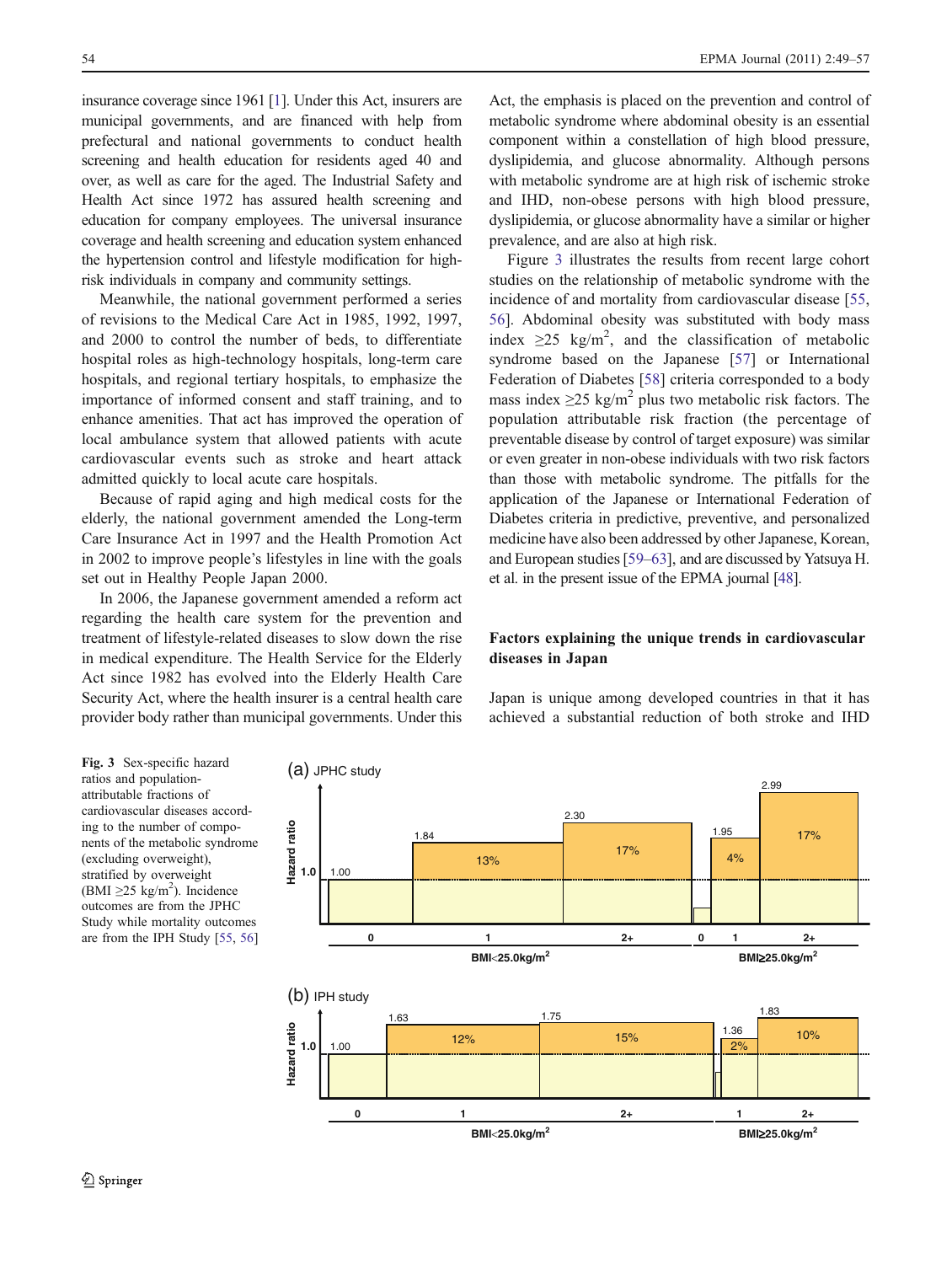<span id="page-6-0"></span>mortality since the 1960s. Meanwhile, there have been remarkable changes in risk factors and related lifestyles. Mean systolic blood pressure levels for men and women, and the prevalence of smoking among men declined, but mean serum total cholesterol and triglycerides increased for men and women. The decline in stroke and IHD mortality has been attributable mostly to the large declines in high blood pressure and smoking. These risk factor reductions may be canceled out by the potentially adverse effects of increases in total cholesterol levels, triglycerides and glucose abnormality over the past decades. Furthermore, high total cholesterol would need a longer incubation period to exert a maximum effect on risk of IHD [[64\]](#page-8-0).

The community-based prevention program for stroke has been shown as feasible and demonstrated to be effective for the accelerated reduction of stroke incidence through intensive community-based screening for hypertension, supplemented by health education and broad citizen support.

The overall low IHD incidence among Japanese men and women, however, can be explained by favorable lipid profiles and glucose metabolism along with lower BMI levels compared with Western populations. Lifestyle factors including low total and saturated fat intakes [\[5](#page-7-0), [8,](#page-7-0) [65\]](#page-8-0), high fish intake [[21,](#page-7-0) [22](#page-7-0)] and high soy intake [\[46](#page-8-0), [66\]](#page-8-0) for men and women, and light-to-moderate alcohol intake [[49](#page-8-0)–[52\]](#page-8-0) for men, may be major contributing factors.

The trends in IHD mortality did vary across gender, middle and older ages, and rural and urban populations, while stroke morality declined consistently. In the largest metropolitan cities of Tokyo and Osaka, where 17% of the total national population reside, the IHD mortality decline was smaller for younger middle-aged men compared to that of those residing in the rest of Japan. The IHD incidence tripled among urban male workers and doubled for urban male residents, and increased by 50% for semi-urban male residents. The higher sustained cholesterol levels plus a recent rise in diastolic blood pressure along with declines in systolic blood pressure and the prevalence of smoking may explain in part the slowed-down decline in IHD mortality among middle-aged urban men, and increased IHD incidence among urban men. Urban men are reported to have a higher fat intake than rural men (22% to 26% versus 19% of total energy for ages 40–59 years) [\[5](#page-7-0), [8](#page-7-0)] as well as a lower level of physical activity (1,600 versus 1,800 calories expended per day) [\[67](#page-8-0)].

The IHD mortality decline in conjunction with an increase or no change in IHD incidence in Japan may be accounted for by improvements in medical treatment and/or decreased severity of IHD during the past decades. The number of emergency medical centers equipped with an ICU or CCU in Japan stood at 17 in 1978, 103 in 1989, and 201 in 2007 [1]. The in-hospital case-fatality rates at CCU hospitals declined by over 50% between the early 1980s and the late 1990s, probably due to improved medical treatment [[68\]](#page-8-0). A series of autopsy studies showed a decline in the coronary atherosclerosis score for Japanese men and women between the 1960s and the 1980s, suggesting a decline in IHD severity [\[69](#page-8-0)].

## **Outlook**

The threat of increasing incidence of IHD among urban men may justify the recent amendment of the Elderly Health Care Security Act, focusing on preventive and control activities targeting metabolic syndrome. However, it should be noted that the public health burden of cardiovascular disease was equal or even greater among non-obese high-risk individuals compared with obese high-risk individuals. This finding supports an emphasis on prevention and control programs for non-obese high-risk individuals as well as obese high-risk individuals to achieve communitywide prevention and control of cardiovascular diseases. The activities under the Elderly Health Care Security Act focusing on metabolic syndrome need to be re-evaluated and modified in the near future.

## Concluding remarks

There have been distinctive and overall favorable trends in mortality, incidence, and risk factors for stroke and IHD in Japan, indicating a Japanese health success story in the areas of cardiovascular diseases and increasing longevity. However, middle-aged men, especially in urban areas, could be the victims of an impending IHD epidemic, as is the case in some developing countries [[70\]](#page-8-0). The potential epidemic needs to be monitored by continued surveillance, and points to an important issue in predictive, preventive, and personalized medicine.

#### References

- 1. Japan Health and Welfare Statistics Association. Kokumin-eisei no Douko (Trends for National Hygiene) 2008. J Health and Welfare Stat 2008 (in Japanese).
- 2. WHO Collaborating Centre for Surveillance of Cardiovascular Disease: Global Cardiovascular Infobase. [http://www.cvdinfobase.](http://www.cvdinfobase.ca/) [ca/.](http://www.cvdinfobase.ca/) Accessed Jan 1, 2011.
- 3. Liu L, Ikeda K, Yamori Y. Changes in stroke mortality rates for 1950 to 1997. A great slowdown of decline trend in Japan. Stroke. 2001;32:1745–9.
- 4. Okayama A, Ueshima H, Marmot M, Elliott P, Choudhury SR, Kita Y. Generational and regional differences in trends of mortality from ischemic heart disease in Japan from 1969 to 1992. Am J Epidemiol. 2001;153:1191–8.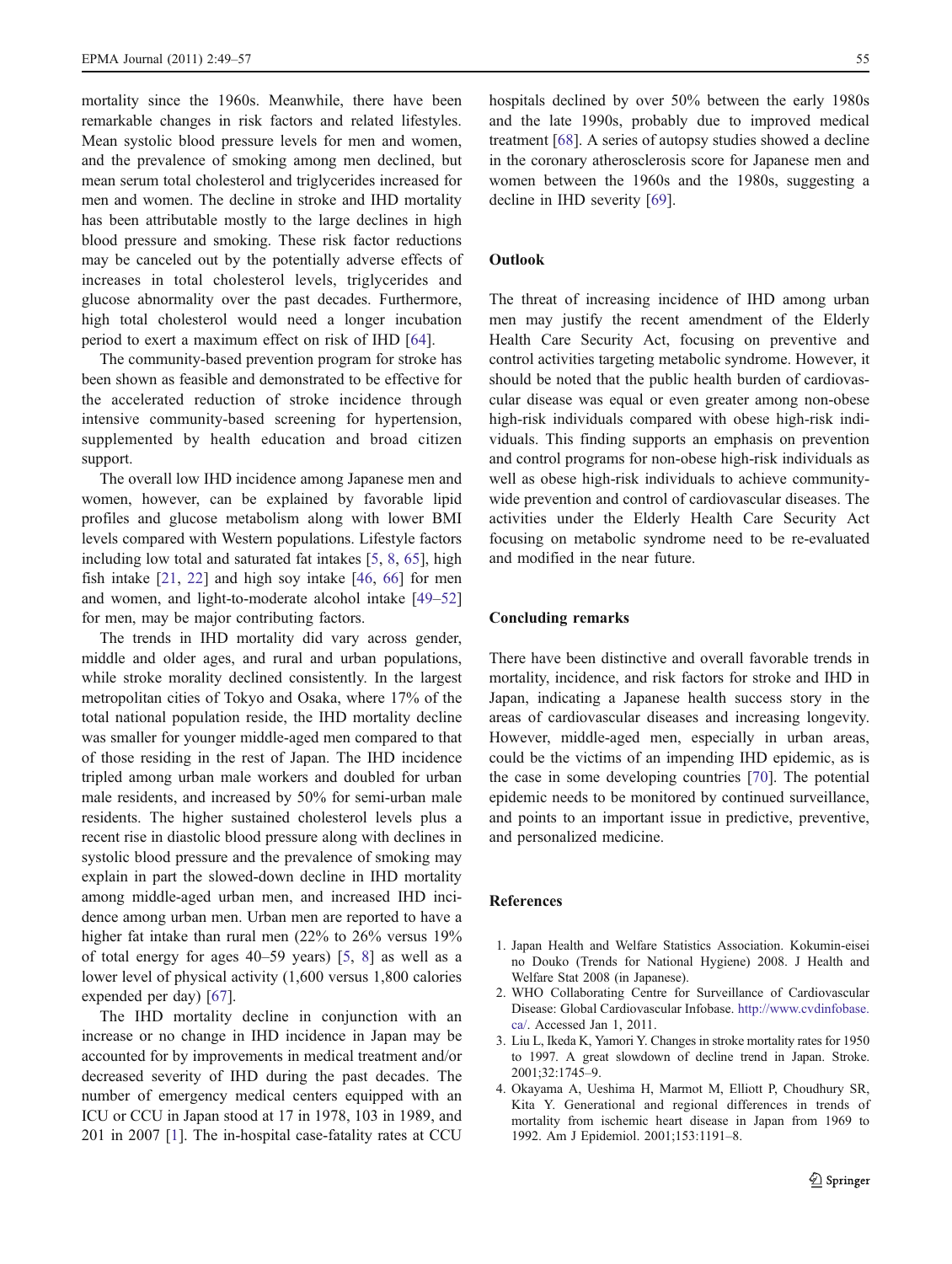- <span id="page-7-0"></span>5. Kitamura A, Sato S, Kiyama M, Imano H, Iso H, Okada T, et al. Trends in the incidence of coronary heart disease and stroke and their risk factors in Japan, 1964 to 2003: the Akita-Osaka Study. J Am Coll Cardiol. 2008;52:71–9.
- 6. Kubo M, Kiyohara Y, Kato I, Tanizaki Y, Arima H, Tanaka K, et al. Trends in the incidence, mortality, and survival rate of cardiovascular disease in a Japanese community: the Hisayama study. Stroke. 2003;34:2349–54.
- 7. Kodama K, Sasaki H, Shimizu Y. Trend of coronary heart disease and its relationship to risk factors in a Japanese population: a 26 year follow-up, Hiroshima/Nagasaki study. Jpn Circ J. 1990;54:414–21.
- 8. Ishikawa S, Kayaba K, Gotoh T, Nago N, Nakamura Y, Tsutsumi A, et al. Incidence of total stroke, stroke subtypes, and myocardial infarction in the Japanese population: the JMS Cohort Study. J Epidemiol. 2008;18:144–50.
- 9. Kitamura A, Iso H, Iida M, Naito Y, Sato S, Jacobs DR, et al. Trends in the incidence of coronary heart disease and stroke and the prevalence of cardiovascular risk factors among Japanese men from 1963 to 1994. Am J Med. 2002;112:104–9.
- 10. Rumana N, Kita Y, Turin TC, Murakami Y, Sugihara H, Morita Y, et al. Trend of increase in the incidence of acute myocardial infarction in a Japanese population; Takashima AMI Registry, 1990–2001. Am J Epidemiol. 2008;167:1358–64.
- 11. Konishi M, Iso H, Komachi Y, Iida M, Shimamoto T, Jacobs Jr DR, et al. Associations of serum total cholesterol, different types of stroke, and stenosis distribution of cerebral arteries. The Akita Pathology Study. Stroke. 1993;24:954–64.
- 12. Iso H. Lifestyle and cardiovascular disease in Japan. J Atheroscl Thromb 2011;18:83–8.
- 13. Kitamura A, Nakagawa Y, Sato M, Iso H, Sato S, Imano H, et al. Proportions of stroke subtypes among men and women > or =40 years of age in an urban Japanese city in 1992, 1997, and 2002. Stroke. 2006;37:1374–8.
- 14. Umesawa M, Iso H, Date C, Yamamoto A, Toyoshima H, Watanabe Y, et al. Relations between dietary sodium and potassium intakes and mortality from cardiovascular disease: the Japan Collaborative Cohort Study for Evaluation of Cancer Risks. Am J Clin Nutr. 2008;88:195–202.
- 15. Takachi R, Inoue M, Shimazu T, Sasazuki S, Ishihara J, Sawada N, et al. Consumption of sodium and salted foods in relation to cancer and cardiovascular disease: the Japan Public Health Center-based Prospective Study. Am J Clin Nutr. 2010;91:456–64.
- 16. Umesawa M, Iso H, Date C, Yamamoto A, Toyoshima H, Watanabe Y, et al. Dietary intake of calcium in relation to mortality from cardiovascular disease: the JACC Study. Stroke. 2006;37:20–6.
- 17. Umesawa M, Iso H, Ishihara J, Saito I, Kokubo Y, Inoue M, et al. Dietary calcium intake and risks of stroke, its subtypes, and coronary heart disease in Japanese: the JPHC Study Cohort I. Stroke. 2008;39:2249–56.
- 18. Umesawa M, Sato S, Imano H, Kitamura A, Shimamoto T, Yamagishi K, et al. Relations between protein intake and blood pressure in Japanese men and women: the Circulatory Risk in Communities Study (CIRCS). Am J Clin Nutr. 2009;90:377–84.
- 19. Iso H, Sato S, Kitamura A, Naito Y, Shimamoto T, Komachi Y. Fat and protein intakes and risk of intraparenchymal hemorrhage among middle-aged Japanese. Am J Epidemiol. 2003;157:32–9.
- 20. Ueshima H, Iida M, Shimamoto T, Konishi M, Tanigaki M, Doi M, et al. Dietary intake and serum total cholesterol level: their relationship to different lifestyles in several Japanese populations. Circulation. 1982;66:519–26.
- 21. Iso H, Kobayashi M, Ishihara J, Sasaki S, Okada K, Kita Y, et al. JPHC Study Group. Intake of fish and n3 fatty acids and risk of coronary heart disease among Japanese: the Japan Public Health Center-Based (JPHC) Study Cohort I. Circulation. 2006;113:195–202.
- $\textcircled{2}$  Springer
- 22. Yamagishi K, Iso H, Date C, Fukui M, Wakai K, Kikuchi S, et al. for the JACC Study Group. Fish,  $\omega$ -3 polyunsaturated fatty acids, and mortality from cardiovascular diseases in a nationwide community-based cohort of Japanese: the JACC Study. J Am Coll Cardiol. 2008;52:988–96.
- 23. Asian Pacific Cohort Studies Collaboration. Systolic blood pressure, diabetes and the risk of cardiovascular disease in the Asia-Pacific region. J Hypertens. 2007;25:1205–13.
- 24. van den Hoogen PC, Feskens EJ, Nagelkerke NJ, Menotti A, Nissinen A, Kromhout D. The relation between blood pressure and mortality due to coronary heart disease among men in different parts of the world. N Engl J Med. 2000;342:1–8.
- 25. Japan Ministry of Health, Labor and Welfare. The National Health and Nutrition Surveys 2007. Tokyo: Daiichi Shuppan Press; 2010.
- 26. Japan Ministry of Health, Labor and Welfare. National Survey on Circulatory Disorders in 1980, 1990 and 2000. 1983, 1993 and 2003 (in Japanese, English abstract).
- 27. Miura K. Epidemiology and prevention of hypertension in Japanese: how could Japan get longevity? EPMA J. 2011. doi[:10.1007/s13167-011-0069-y.](http://dx.doi.org/10.1007/s13167-011-0069-y)
- 28. Mannami T, Iso H, Baba S, Sasaki S, Okada K, Konishi M, et al. Cigarette smoking and risk of stroke and its subtypes among middle-aged Japanese men and women: the JPHC Study Cohort I. Stroke. 2004;35:1248–53.
- 29. Baba S, Iso H, Mannami T, Sasaki S, Okada K, Konishi M, et al. Cigarette smoking and risk of coronary heart disease incidence among middle-aged Japanese men and women: the JPHC Study Cohort I. Eur J Cardiovasc Prev Rehabil. 2006;13:207–13.
- 30. Honjo K, Iso H, Tsugane S, Tamakoshi A, Satoh H, Tajima K, et al. The effects of smoking and smoking cessation on mortality from cardiovascular disease among Japanese: pooled analysis of three large-scale cohort studies in Japan. Tob Control. 2010;19:50–7.
- 31. Japan Ministry of Health, Labor and Welfare. Smoking and Health. Committee Report on Smoking and Health Problems. Tokyo: Hoken Dojin; 2002. in Japanese.
- 32. Cui R, Iso H, Toyoshima H, Date C, Yamamoto A, Kikuchi S, et al. Serum total cholesterol levels and risk of mortality from stroke and coronary heart disease in Japanese. Atherosclerosis. 2007;194:415–20.
- 33. Okamura T, Tanaka H, Miyamatsu N, Hayakawa T, Kadowaki T, Kita Y, et al. The relationship between serum total cholesterol and all-cause or cause-specific mortality in a 17.3-year study of a Japanese cohort. Atherosclerosis. 2007;190:216–23.
- 34. Iso H, Naito Y, Sato S, Kitamura A, Okamura T, Sankai T, et al. Serum triglycerides and risk of coronary heart disease among Japanese men and women. Am J Epidemiol. 2001;153:490–9.
- 35. Iso H, Sato S, Kitamura A, Imano H, Kiyama M, Yamagishi K, et al. Metabolic syndrome and the risk of ischemic heart disease and stroke among Japanese men and women. Stroke. 2007;38:1744– 51.
- 36. Ueshima H, Iida M, Shimamoto T, Konishi M, Tanigaki M, Nakanishi N, et al. High-density lipoprotein-cholesterol levels in Japan. JAMA. 1982;247:1985–7.
- 37. Kokubo Y. Associations of impaired glucose metabolism and dyslipidemia with cardiovascular diseases: what have we learned from Japanese cohort studies for individualized prevention and treatment? EPMA J. 2011. doi[:10.1007/s13167-011-0074-1](http://dx.doi.org/10.1007/s13167-011-0074-1).
- 38. Japan Ministry of Health, Labor and Welfare. The National Survey for Diabetes Mellitus 2002. [http://www..mhlw.go.jp/](http://www..mhlw.go.jp/toukei/kouhyo/indexkk_4_2.htm) [toukei/kouhyo/indexkk\\_4\\_2.htm](http://www..mhlw.go.jp/toukei/kouhyo/indexkk_4_2.htm). Accessed 1, Jan 2011.
- 39. Fujishima M, Kiyohara Y, Kato I, Ohmura T, Iwamoto H, Nakayama K, et al. Diabetes and cardiovascular disease in a prospective population survey in Japan: the Hisayama Study. Diabetes. 1996;45 Suppl 3:S14–6.
- 40. Ohmura T, Ueda K, Kiyahara Y, Kato I, Iwamoto H, Nakayama K, et al. Prevalence of Type 2 (non-insulin-dependent) diabetes